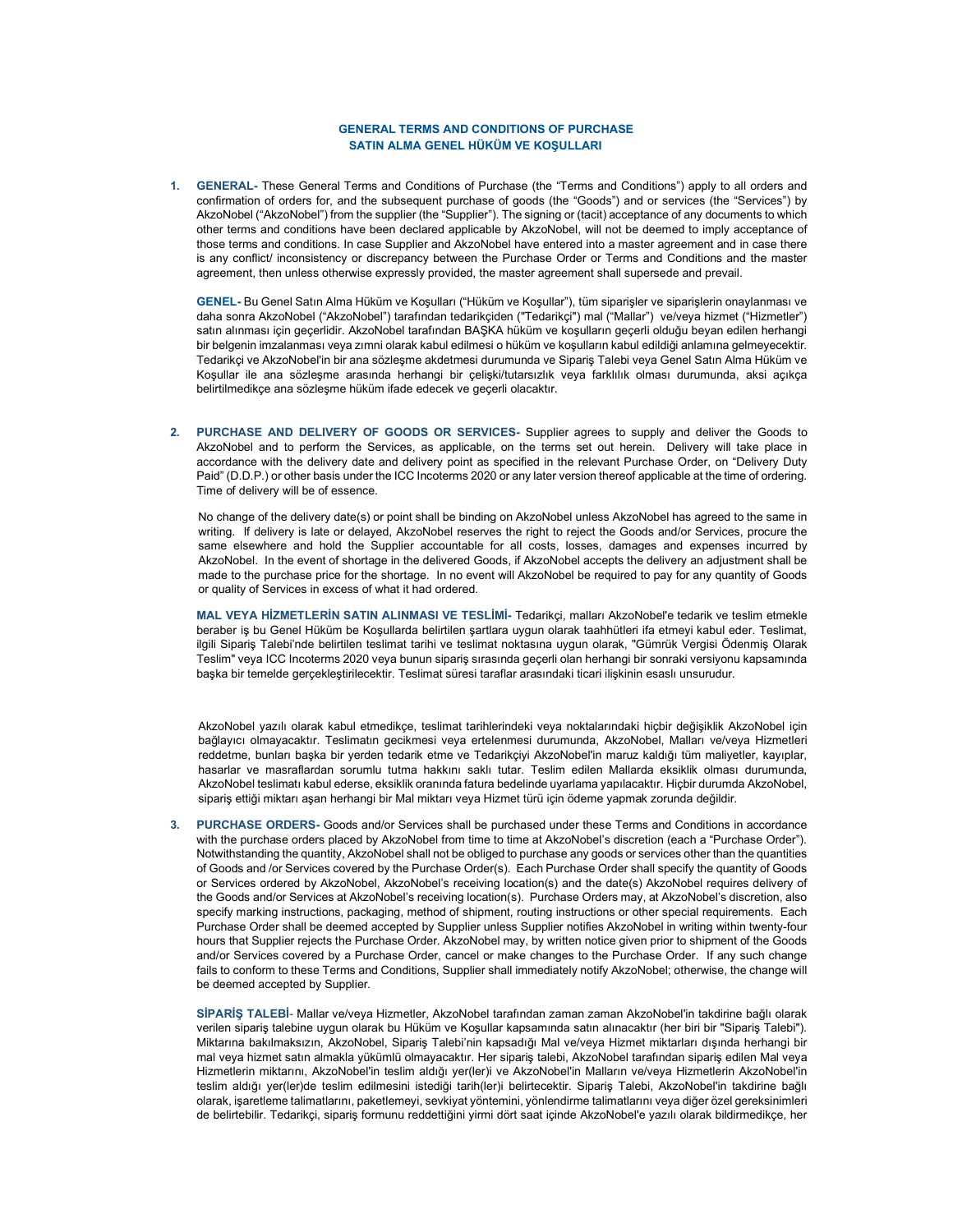sipariş formu tedarikçi tarafından kabul edilmiş sayılacaktır. AkzoNobel, sipariş formu kapsamındaki Malların ve/veya Hizmetlerin sevkiyatından önce yazılı bildirimde bulunarak Sipariş formunu iptal edebilir veya üzerinde değişiklik yapabilir. Bu tür herhangi bir değişiklik Hüküm ve Koşullara uymazsa, Tedarikçi derhal AkzoNobel'i bilgilendirecektir; aksi takdirde değişiklik Tedarikçi tarafından kabul edilmiş sayılacaktır.

4. PRICE- Unless AkzoNobel and Supplier agree otherwise in writing instead or are subject to such an agreement on their behalf, the price for the Goods and/or Services shall be as set forth in the Purchase Order. The price shall include all applicable VAT, purchase, use and other taxes. Supplier shall pay, or if AkzoNobel makes payment shall promptly reimburse AkzoNobel for, all such taxes. Supplier warrants that the prices charged to AkzoNobel are Supplier's lowest prices for the Goods and/or Services.

If Supplier offer to sell, or sells, any Goods and /or Services to a third party during the duration of the Purchase Order, at a lower price than the price charged to AkzoNobel, Supplier shall promptly reduce its price for such Goods and/or Services to AkzoNobel to match such lower price. For the duration of the Purchase Order a third party offers to sell similar Goods and/or Services to AkzoNobel at a price that is lower than the price charged by Supplier under the Purchase Order, upon demand from AkzoNobel Supplier shall either reduce its price for the Goods and/or Services to match such lower price or AkzoNobel (at its discretion) to purchase such lower priced Goods and/or Services and reduce its purchases from Supplier under the Purchase Order without liability to Supplier.

Price increases or charges not expressly set out in the Purchase Order shall not be effective unless agreed to in advance in writing by AkzoNobel. Supplier will issue all invoices on a timely basis. All invoices delivered by Supplier must meet AkzoNobel's requirements, and at a minimum shall reference the applicable Purchase Order. Unless otherwise stated in the Purchase Order, payment of the undisputed portion of properly rendered invoices due on the fourth business day of the next month following 90 days upon date of invoice. Invoices for Goods shall not issue prior to the date the Goods are delivered to AkzoNobel's delivery location. AkzoNobel shall have the right to withhold payment of any invoiced amounts that are disputed in good faith until the parties reach an agreement with respect to such disputed amounts and such withholding of disputed amounts shall not be deemed a breach of the Purchase Order nor shall any interest or expense be charged on such amounts. Notwithstanding the foregoing, AkzoNobel agrees to pay the balance of the undisputed amounts on any invoice that is the subject of any dispute within the time periods specified herein.

ÜCRET- AkzoNobel ve Tedarikçi aksini yazılı olarak kabul etmedikçe veya anlaşma yapmadıkça, Malların ve/veya Hizmetlerin fiyatı sipariş formunda belirtildiği şekilde olacaktır. Fiyata tüm geçerli KDV, satın alma, kullanım ve diğer vergiler dahildir. Tedarikçi tüm bu vergileri ödeyecek veya AkzoNobel ödeme yaparsa AkzoNobel'e derhal geri ödeyecektir. Tedarikçi, AkzoNobel'e uygulanan fiyatların Tedarikçinin Mallar ve/veya Hizmetler için en düşük fiyatlar olduğunu garanti eder. Tedarikçi, Satın Alma Emri süresince herhangi bir Mal ve/veya Hizmeti üçüncü bir tarafa AkzoNobel'e uygulanan fiyattan daha düşük bir fiyata satmayı teklif ederse veya satarsa, Tedarikçi, söz konusu Mal ve/veya Hizmetlerin fiyatını AkzoNobel'e bu daha düşük fiyata denk gelecek şekilde derhal düşürecektir.

Siparişin geçerlilik ve tedarik süresince, üçüncü bir taraf benzer Malları ve/veya Hizmetleri AkzoNobel'e Sipariş Talebi kapsamında Tedarikçi tarafından belirlenen fiyattan daha düşük bir fiyata satmayı teklif ederse, AkzoNobel'in talebi üzerine Tedarikçi, Mal ve/veya Hizmetlerin fiyatını bu düşük bedele indirecek veya AkzoNobel'in (kendi takdirine bağlı olarak) bu tür daha düşük fiyatlı Malları ve/veya Hizmetleri satın alabilecek ve Sipariş Talebi kapsamında Tedarikçi'ye karşı hiçbir yükümlülüğü olmaksızın Tedarikçi'den yaptığı satın alımları aynı oranda azaltabilecektir.

AkzoNobel tarafından önceden yazılı olarak kabul edilmedikçe, Sipariş Talebi'nde açıkça belirtilmeyen fiyat artışları veya ücretler geçerli olmayacaktır. Tedarikçi tüm faturaları zamanında düzenleyecektir. Tedarikçi tarafından teslim edilen tüm faturalar, AkzoNobel'in gereksinimlerini karşılamalı ve en azından ilgili Sipariş Talebi'ne atıfta bulunmalıdır.

Sipariş Talebi'nde aksi belirtilmedikçe, usulüne uygun olarak düzenlenmiş faturaların ihtilafsız kısmının ödenmesi, fatura tarihini izleyen 90 günü takip eden ayın dördüncü iş gününde ödenecektir. Malların faturaları, Malların AkzoNobel'in teslimat yerine teslim edildiği tarihten önce düzenlenmeyecektir. AkzoNobel, taraflar bu tür ihtilaflı tutarlar konusunda bir anlaşmaya varana kadar iyi niyetle ihtilafa düşen faturalı tutarların ödemesini durdurma hakkına sahip olacaktır ve ihtilaflı tutarların bu şekilde tutularak ödenmemesi, sözleşmenin ihlali olarak kabul edilmeyecek ve herhangi bir faiz ve masraf ödemesi yapılmayacaktır. AkzoNobel, ihtilaf konusu olan herhangi bir faturadaki ihtilafsız tutarların bakiyesini burada belirtilen süreler içinde ödemeyi kabul eder.

5. RISK OF LOSS AND TITLE- Risk of loss will pass to AkzoNobel on the delivery point stated in the Purchase Order in accordance with the mutually agreed delivery terms hereunder. Title to the Goods and/or Services will pass to AkzoNobel at the time risk of loss passes to AkzoNobel hereunder.

ZARAR RİZİKOSU VE MÜLKİYETİN GEÇİŞİ- Zarar rizikosu, karşılıklı olarak mutabık kalınan teslim koşuluna uygun olarak sipariş formunda belirtilen teslimat noktasında AkzoNobel'e geçecektir. Malların ve/veya Hizmetlerin mülkiyeti, işbu Hüküm ve Koşullar uyarınca zarar rizikosunun AkzoNobel'e geçtiği an da AkzoNobel'e geçmiş sayılacaktır.

6. WARRANTY AGAINST INFRINGEMENT- Supplier warrants that the Goods and/or Services, the purchase of the Goods and/or Services, and the typical uses of the Goods (and, if different and known to Supplier, AkzoNobel's specific use of the Goods), either alone or in combination with other materials, does not and will not infringe or contribute to the infringement of any patent, trademark, copyright or other intellectual property right.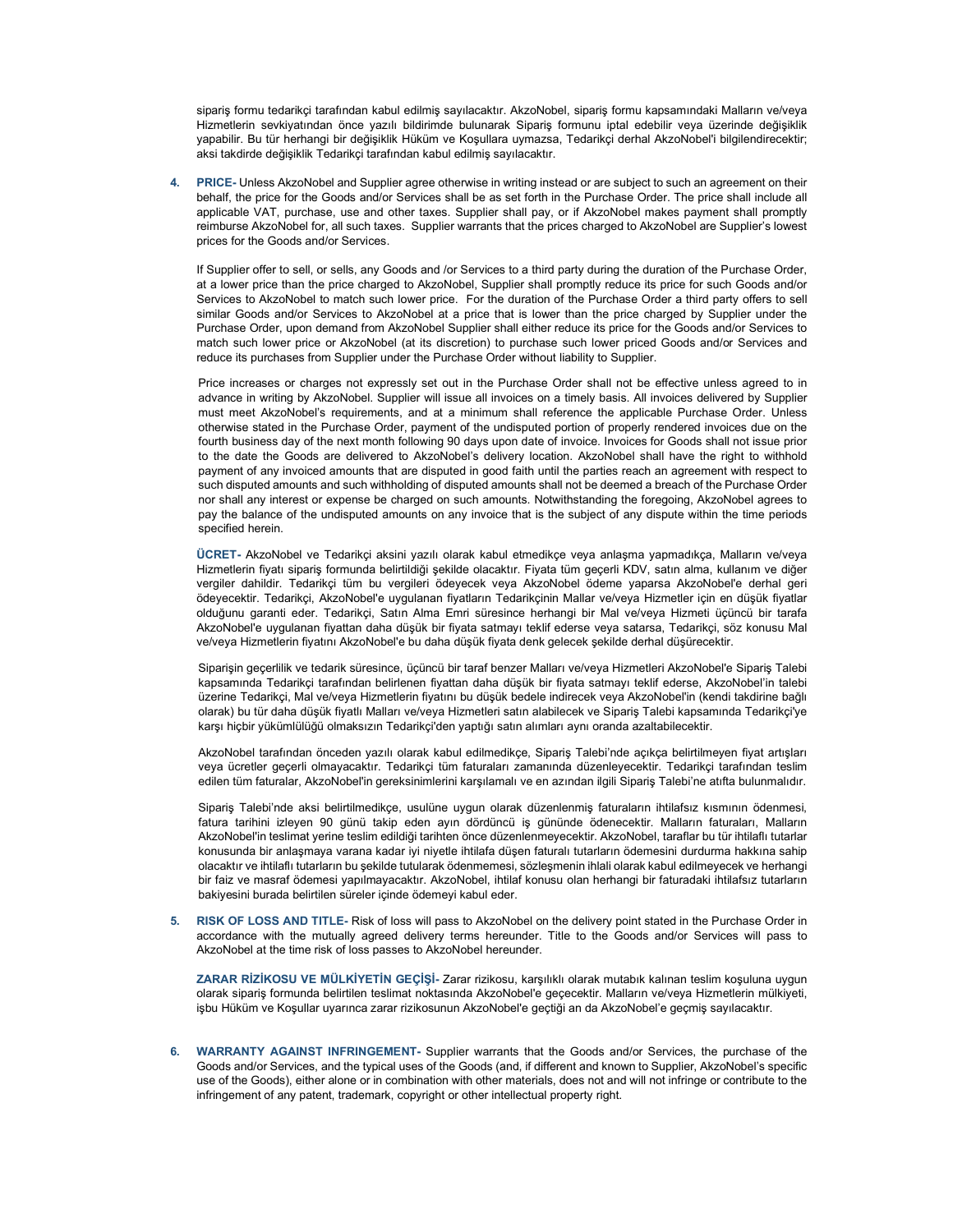İHLALLERE KARŞI GARANTİ- Tedarikçi, Malların ve/veya Hizmetlerin, Malların ve/veya Hizmetlerin satın alınmasının ve Malların olağan kullanımının (AkzoNobel'in Mallar farklı/özel bir kullanımı için talep ettiyse ve Tedarikçi de bunu biliyorsa bu özel/farklı kullanımın) tek başına veya birlikte diğer malzemelerle birlikte, herhangi bir patent, ticari marka, telif hakkı veya diğer fikri mülkiyet haklarını ihlal etmeyeceğini veya böyle bir ihlale neden olmayacağını garanti eder.

7. GOODS WARRANTIES- Supplier warrants that at the time they are delivered to AkzoNobel's receiving facility and for their shelf life (or for Goods not having a shelf life for a reasonable period after delivery taking into account the nature of the Goods), the Goods shall: (i) conform to the Specifications; (ii) except to the extent conflicting with the Specifications (in which case the Specifications shall control) conform to all samples or descriptions provided to AkzoNobel; (iii) be free from defects in materials and workmanship; (iv) be merchantable; and (v) if Supplier has knowledge of AkzoNobel's intended use, be fit for such use. Supplier further warrants that the Good shall be properly packaged and labelled and that the Goods shall be free and clear of all liens and encumbrances and that Supplier shall transfer to AkzoNobel, at the time title to the Goods passes, good and marketable title to same. The warranties by Supplier set forth herein shall survive any inspection, testing, delivery or acceptance of, or payment by AkzoNobel for, the Goods.

MAL GARANTİSİ- Tedarikçi, Mallar AkzoNobel'in teslim alma yerine teslim edildiği anda ve raf ömürleri boyunca (veya raf ömrü olmayan Mallar için, Mallar'ın doğası göz önünde bulundurularak teslimden itibaren makul bir süre boyunca), Mallar'ın: (i) Şartnmaye uygun olacağını; (ii) Şartname ile çelişmediği ölçüde (çelişki halinde Şartname öncelikli olacaktır) AkzoNobel tarafından verilen numune/model veya tariflere uygun olacağını; (iii) malzeme ve işçilik açısından kusursuz olacağını; (iv) satılabilir olacağını ve (v)Tedarikçi'nin AkzoNobel'in kullanım amacına dair bilgisi varsa, böyle bir kullanım için uygun olacağını garanti eder. Tedarikçi ayrıca Malın iyi ve düzgün bir şekilde paketlenmiş ve etiketlenmiş olacağını ve bu Malların her türlü haciz ve takyidattan ari olacağını ve Mallar devredildiği anda, Mallara ait geçerli ve satılabilir mülkiyet hakkını AkzoNobel'e devredeceğini garanti eder. Tedarikçi tarafından burada verilen garantiler, AkzoNobel tarafından Mallar için yapılan herhangi bir muayene, test, teslimat veya kabul veya ödemeden sonra da devam edecektir.

8. SERVICES WARRANTIES- Supplier shall perform all Services by exercising that degree of skill, diligence, care, which would be expected from a professional service provider; and in accordance with all Specifications of the AkzoNobel's policies, guidelines and codes of conduct applicable to Supplier.

The Supplier undertakes that while providing the Services he will use only personnel with the skills, training, expertise, and qualifications necessary to carry out such Services. AkzoNobel reserves the right to object to any of the Supplier's personnel engaged in the performance of Services who, in the reasonable opinion of AkzoNobel, are lacking in appropriate skills or qualifications, engage in misconduct, constitute a safety risk or hazard or are incompetent or negligent, and the Supplier shall promptly remove such personnel from the performance of any Services upon receipt of such notice, and shall not re-employ the removed person in connection with the Services without the prior written consent of AkzoNobel.

HİZMET GARANTİLERİ- Tedarikçi kendisi için geçerli olan tüm AkzoNobel politikalarına, yönergelerine ve davranış kurallarına uygun olarak, profesyonel bir hizmet sağlayıcısından beklenebilecek beceri, dikkat ve özeni göstererek hizmetlerini gerçekleştirecektir.

Tedarikçi, Hizmetleri sağlarken yalnızca bu Hizmetleri yürütmek için gerekli becerilere, eğitime, uzmanlığa ve niteliklere sahip personeli kullanacağını taahhüt eder. AkzoNobel, makul görüşüne göre uygun becerilere veya niteliklere sahip olmayan, görevini kötüye kullanan, güvenlik riski veya tehlikesi oluşturan, yetersiz veya ihmalkar olan Hizmetlerin ifasıyla ilgilenen herhangi bir Tedarikçi personeline itiraz etme hakkını saklı tutar ve Tedarikçi, bu bildirimi aldıktan sonra bu personeli herhangi bir Hizmetin ifasından derhal uzaklaştıracak ve AkzoNobel'in önceden yazılı izni olmaksızın Hizmetlerle bağlantılı olarak görevden alınan kişiyi yeniden işe almayacaktır.

9. COMPLIANCE WITH LAWS, RESPONSIBLE CARE®- Supplier shall comply with, and Supplier represents and warrants that all Goods delivered to AkzoNobel are in compliance with, and were manufactured, packaged, labelled, shipped and sold in compliance with, the requirements of the Responsible Care® Global Charter and all applicable local laws. Without limiting the generality of the foregoing, Supplier shall at all times comply with the AkzoNobel Business Partner Code of Conduct as published at the date of ordering on www.akzonobel.com, all applicable laws, rules, regulations and statutory requirements that from time to time come into force that relate to labor and employment, safety, the environment, competition, anti-corruption and bribery and export controls and sanctions. Supplier, at its own expense, shall obtain and maintain all certifications, authorizations, licenses and permits necessary to conduct its business and perform its obligations under the Purchase Order.

YASALARA UYGUNLUK, SORUMLU BAKIM®- Tedarikçi, AkzoNobel'e teslim edilen tüm Malların Kimyasal Dernekler Konseyi Sorumlu BakımKüresel Tüzüğü® 'nde belirtilen ve yürürlükteki tüm yasaların gerekliliklerine uygun olduğunu ve bunlara uygun olarak üretildiğini, paketlendiğini, etiketlendiğini, sevk edildiğini ve satıldığını beyan ve garanti eder.

Tedarikçi, yukarıda belirtilenlerin genelliğini sınırlamaksızın, www.akzonobel.com 'da sipariş tarihinde yayınlanan AkzoNobel İş Ortaklığı Davranış Kuralları'na, yürürlükteki tüm yasalara, kurallara, düzenlemelere ve zaman zaman geçerli olan çalışma ve istihdam, güvenlik, çevre, rekabet, yolsuzlukla mücadele ve rüşvet ve ihracat kontrolleri ve yaptırımları ile ilgili yasal gerekliliklere her zaman uyacaktır. Tedarikçi, işini yürütmek ve Sipariş Talebi kapsamındaki yükümlülüklerini yerine getirmek için gerekli tüm sertifikaları, yetkileri, lisansları ve izinleri masrafları kendisine ait olmak üzere alacak ve sahip olmaya devam edecektir.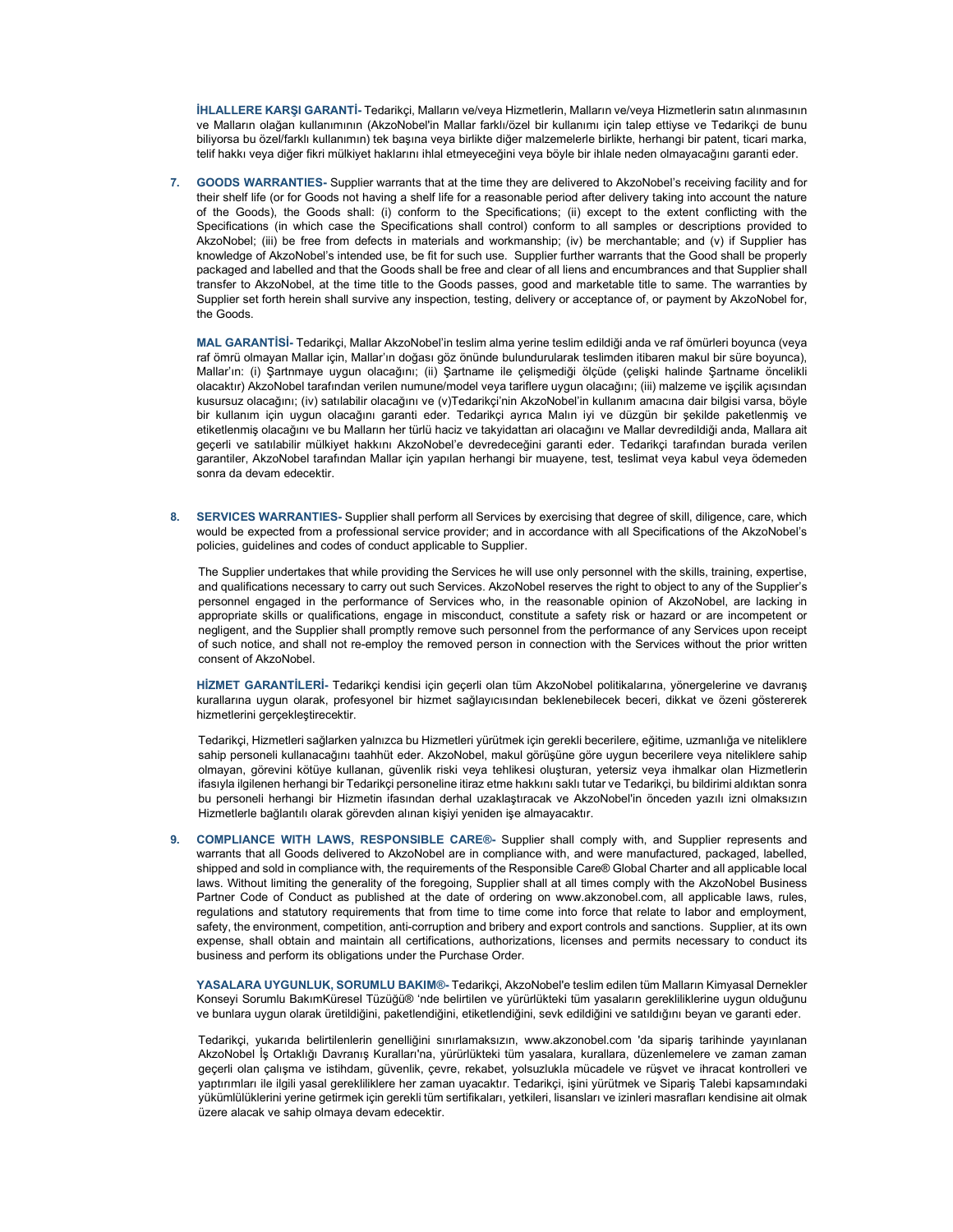10. INSPECTION AND REJECTION- The Goods and/or Services (as applicable) are subject, at AkzoNobel's discretion, to inspection and testing by AkzoNobel before or after delivery. AkzoNobel's inspection, receipt and payment for Goods and/or Services shall not be deemed acceptance thereof by AkzoNobel. At its sole discretion, AkzoNobel may retain or reject non-conforming Goods.

In the case of rejected Goods, AkzoNobel may, at Supplier's risk and expense, ship the Goods to Supplier and Supplier shall accept their return and, at AkzoNobel's option, Supplier shall (i) refund the purchase price (or if the price has not been paid issue a credit for the purchase price) of the Goods or (ii) promptly provide replacement conforming Goods. In the case AkzoNobel elects to retain non-conforming Goods, Supplier shall issue a partial refund or credit of the purchase price to AkzoNobel, as determined by good faith negotiations between the parties. Whether non-conforming Goods are retained or rejected, Supplier shall, promptly following AkzoNobel's demand, reimburse AkzoNobel for all costs, losses, damages, and expenses incurred by AkzoNobel with respect to such Goods. Any right exercised by AkzoNobel hereunder shall not be in limitation of any rights which AkzoNobel may have under these Terms and Conditions or under applicable law.

In the case of rejected Services, Supplier shall (i) refund the purchase price (or if the price has not been paid issue a credit for the purchase price) of the Services or (ii) promptly provide services to replace the non-conforming ones at no additional cost.

MUAYENE VE RET- Mallar ve/veya Hizmetler (taahhüt edilen özelliklere sahip olduğu sürece), AkzoNobel'in takdirine bağlı olarak teslimattan önce veya sonra AkzoNobel tarafından muayene ve teste tabi tutulabilir. AkzoNobel tarafından Mallar ve/veya Hizmetlerin muayene edilmesi, teslim alınması veya bedelinin ödenmesi, Malı ve/veya Hizmeti kabul ettiği anlamına gelmez. AkzoNobel, tamamen kendi takdirine bağlı olarak, ayıplı Malı muhafaza edebilir veya reddedebilir.

Reddedilen Mallar söz konusu olduğunda, AkzoNobel risk ve masrafları Tedarikçi'ye ait olmak üzere Malları Tedarikçi'ye gönderebilir ve Tedarikçi bunların iadelerini kabul eder ve AkzoNobel'in tercihine bağlı olarak Tedarikçi (i) Malların satış bedelini iade eder (veya satış bedeli ödenmemiş ve faturası düzenlendiyse faturası iptal edecek) veya (ii) Malların ayıpsızı ile derhal değiştirilmesini sağlar. AkzoNobel'in ayıplı ve ya eksik Malları elinde tutmayı seçmesi durumunda, Tedarikçi, taraflar arasındaki iyi niyetli müzakereler sonucunda satın alma fiyatının bir kısmını AkzoNobel'e iade edecek veya alacağından mahsup edecektir. Ayıplı yada eksik Mallar ister elde tutulmuş olsun, ister reddedilmiş olsun, Tedarikçi, AkzoNobel'in talebi üzerine derhal, AkzoNobel'in bu tür Mallarla ilgili olarak maruz kaldığı tüm masraf, kayıp, zarar ve giderleri AkzoNobel'e geri ödeyecektir. AkzoNobel tarafından bu Hüküm ve Koşullar kapsamında kullanılan herhangi bir hak, AkzoNobel'in bu Hüküm ve Koşullar veya yürürlükteki yasalar uyarınca sahip olabileceği herhangi bir hakkı sınırlamayacaktır.

Hizmetlerin reddedilmesi durumunda, Tedarikçi (i) Hizmetlerin satın alma fiyatını iade edecek (veya satış bedeli ödenmemiş ve faturası düzenlendiyse faturası iptal edecek) veya (ii) aynı hizmeti ayıpsız olarak hiçbir ek masraf ve ücret talep etmeden derhal yerine getirecektir.

11. SUPPLIER'S INDEMNITY- Supplier shall fully defend, indemnify and hold harmless AkzoNobel and its affiliates, and their respective, officers, directors, employees, successors, assigns, contractors, customers, distributors, resellers, agents and representatives (the "Indemnified Parties") from and against any and all claims, lawsuits, damages, costs, losses, fines, penalties, legal fees and expenses ("Claims") resulting from or arising out of Supplier's negligence or breach of the Purchase Order and these Terms and Conditions (including without limitation any warranty) or any defects in the Goods or non-conformity of the Services.

TEDARİKÇİNİN TAZMİNAT SORUMLULUĞU- Tedarikçi, AkzoNobel ve ana şirketlerini, iştiraklerini ve bağlı kuruşlarını ve bunların yöneticilerini, yetkililerini, çalışanlarını, haleflerini, temlik alacaklılarını, yüklenicilerini, müşterilerini, bayilerini, acentelerini ve temsilcilerini ("Tazmin Edilen Taraflar"), Tedarikçi'nin ihmali veya işbu Hüküm ve Koşullar'ı ihlali (garantiler de dahil olmak üzere fakat bunlarla sınırlı olmaksızın) veya Mallardaki Tedarikçi'nin herhangi bir kusuru veya hatasından dolayı ortaya çıkan her türlü talep, dava, zarar, masraf, kayıp, para cezası, yargılama gideri ve giderlerden ("Talepler") koruyacak, tazmin edecek ve ari tutacaktır.

12. SET OFF- AkzoNobel may set off any loss, damage, liability or claim that AkzoNobel or any of its affiliates may have against Supplier against any performance or payment due to Supplier under the Purchase Order.

MAHSUP- AkzoNobel, AkzoNobel'in veya herhangi bir bağlı kuruluşunun Tedarikçi'ye karşı ileri sürebileceği herhangi bir kayıp, hasar, yükümlülük veya iddiayı, Sipariş Talaebi kapsamında Tedarikçi'ye yapılacak herhangi bir ifa veya ödemeden mahsup edebilir.

13. REMEDIES- The remedies reserved herein by AkzoNobel are cumulative and are in addition to any other or further remedies provided in law or equity. No waiver of any breach by AkzoNobel or any delay by AkzoNobel in the enforcement of any Purchase Order or any provision of these Terms and Conditions shall constitute a waiver of any other prior, concurrent or subsequent breach of the same or any other provision of the Purchase Order or these Terms and Conditions.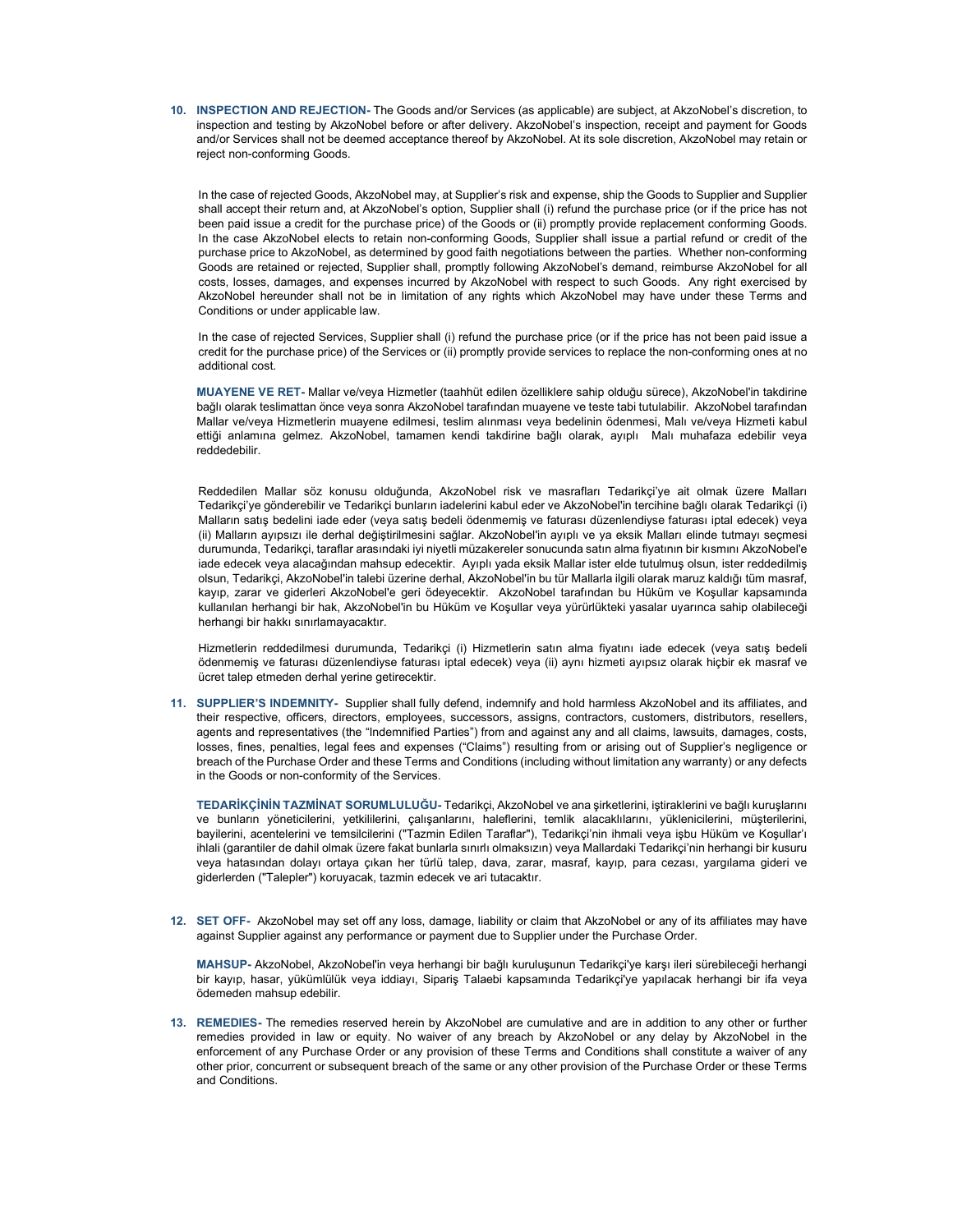ÇÖZÜM YOLLARI- Burada bahsi geçen AkzoNobel tarafından saklı tutulan çözüm yolları kümülatiftir ve yasalarla veya hakkaniyete uygun şekilde sağlanan diğer veya başka çözüm yollarına ek olarak düzenlenmiştir. AkzoNobel'in herhangi bir ihlalinden veya herhangi bir Sipariş Talebi veya Hüküm ve Koşulların herhangi bir hükmünün uygulanmasında AkzoNobel'in herhangi bir gecikmesinden feragat edilmesi, Sipariş Talebi'nin veya bu Hüküm ve Koşullar'ın aynı veya diğer herhangi bir hükmünün önceki, eşzamanlı veya müteakip ihlallerinden feragat edildiği anlamına gelmez.

- 14. SAFETY- If any of Supplier's employees, agents, or representatives ("Supplier Personnel") enter upon AkzoNobel's premises Supplier shall ensure that such Supplier Personnel abide by and follow all applicable laws and all health, safety, and other rules and regulations established by AkzoNobel. Supplier shall be fully responsibility for the conduct of Supplier Personnel while on AkzoNobel's premises. Supplier shall fully indemnify and hold harmless the Indemnified Parties from all Claims resulting from or arising out of any bodily injury or death to any of Supplier Personnel sustained upon AkzoNobel premises.
- 1. GÜVENLİK- Tedarikçi'nin çalışanlarından, acentelerinden veya temsilcilerinden ("Tedarikçi Personeli") herhangi biri AkzoNobel'in tesislerine girerse, Tedarikçi, söz konusu Tedarikçi Personelinin, AkzoNobel tarafından belirlenen tüm sağlık, güvenlik ve diğer konularla ilgili kural ve düzenlemelere uymasını sağlayacaktır. Tedarikçi, AkzoNobel'in tesislerindeyken Tedarikçi Personelinin davranışlarından tamamen sorumlu olacaktır. Tedarikçi, AkzoNobel tesislerinde herhangi bir Tedarikçi Personelinin herhangi bir bedensel yaralanmasından veya ölümünden kaynaklanan veya bunlardan kaynaklanan tüm İddialara karşı Tazmin Edilen Tarafları tamamen tazmin edecek ve AkzoNobel'i ari tutacaktır.
- 15. LIMITATION OF LIABILITY- Except for damages that are the result of the gross negligence or wilful misconduct of a party, in no event will AkzoNobel be liable to Supplier or any other person for any indirect, incidental, consequential, or punitive damages, including any lost profits, data, goodwill, or business opportunity for any matter relating to the Purchase Order or these Terms and Conditions. This provision is subject to the Article 115 of Turkish Obligation Code.

SORUMLULUĞUN SINIRI- Bir tarafın ağır ihmali veya kasıtlı suiistimali sonucu oluşan zararlar dışında, AkzoNobel hiçbir durumda Tedarikçi'ye veya ilişkili başka herhangi bir kişiye Sipariş Talebi veya Hüküm ve Koşullar ile ilgili herhangi bir konuda mahrum kalınan kar, veri, iyi niyet veya iş fırsatı dahil olmak üzere herhangi bir dolaylı, arızi, bağlı olarak ortaya çıkan veya cezai zararlardan sorumlu olmayacaktır.Bu hüküm TBK m. 115'e tabidir.

16. FORCE MAJEURE, ALLOCATION- Neither Party will be liable in any respect for failure to perform its obligations under the Purchase Order if prevented by war (declared or undeclared), national emergency, fire, flood, windstorm or other act of God, order or act of any government, whether foreign, national or local, whether valid or invalid, or any other cause of like or different kind beyond the control of the affected Party (each a "Force Majeure"). During any period of shortage due to a Force Majeure, Supplier shall allocate its available supply of Goods such that, on a percentage basis, the reduction in the quantity of Goods available for AkzoNobel is no greater than the overall reduction in Goods available for sale by Supplier. In the event that the duration of a Force Majeure exceeds sixty (60) days or is reasonably expected to exceed sixty (60) days, AkzoNobel may terminate the Purchase Order, without liability, by giving written notice of termination to Supplier.

MÜCBİR SEBEP, TAHSİSAT- Taraflar, ister yabancı, vatandaş veya yerli olsun, ister geçerli veya geçersiz veya başka nitelikte olsun, durumu aşırı derecede etkileyen ve Tarafların işbu Hüküm ve Koşullar'ın başlangıç dönemi esnasında ön göremeyeceği, savaş (ilan edilmiş olsun veya olmasın); ulusal acil durum; pandemi; terör eylemleri; yetersiz ulaşım imkanları; gerekli ulaşım, materyal, malzeme, yakıt veya enerji sağlayamama; yangın, sel, fırtına ya da diğer mücbir sebepler; grev, lokavt veya diğer iş anlaşmazlığı; emir veya hükümetin başka bir eylem veya işlemi (her biri "Mücbir Sebep") tarafından işbu Hüküm ve Koşullar kapsamındaki yükümlülüklerini yerine getirmesinin engellenmesi halinde, yükümlülüklerini yerine getirmemelerinden dolayı sorumlu olmayacaklardır. Mücbir Sebep nedeniyle oluşan herhangi bir eksiklik esnasında, Tedarikçi, elindeki mevcut Malları, AkzoNobel'e sağlanan Mal miktarındaki azalma, Tedarikçi tarafından satışa sunulan Mallardaki genel azalmadan daha büyük olmayacak şekilde tahsis edecektir. Mücbir Sebep süresinin altmış (60) günü aşması veya altmış (60) günü aşacağının makul ölçüde beklenmesi durumunda, AkzoNobel, Tedarikçi'ye yazılı bir fesih bildirimi yaparak, bu Hüküm ve Koşullar'ı herhangi bir yükümlülük altına girmeksizin feshedebilir.

17. CONFIDENTIALITY- All data or information obtained by Supplier from or concerning AkzoNobel, whether obtained verbally, in writing or otherwise shall be and shall remain the property of AkzoNobel. Supplier shall not disclose said information to any third party, shall use said information solely for the purpose of performing these Terms and Conditions and shall make said information available only to such of its personnel as have a need to know said information for said purpose. Supplier shall not disclose or refer to any part of the Purchase Order in any external communication or in any publication without the prior written consent of AkzoNobel. Neither Supplier nor any of its affiliates shall in any way use or cause to be used the name or mark AkzoNobel, or any AkzoNobel logo or trademark or any mark or name resembling them for any purpose including but not limited to advertisements, sales promotion materials or publications of any kind without the prior written consent of AkzoNobel. Supplier shall not advertise or publish that Supplier does business with AkzoNobel without the prior written consent of AkzoNobel.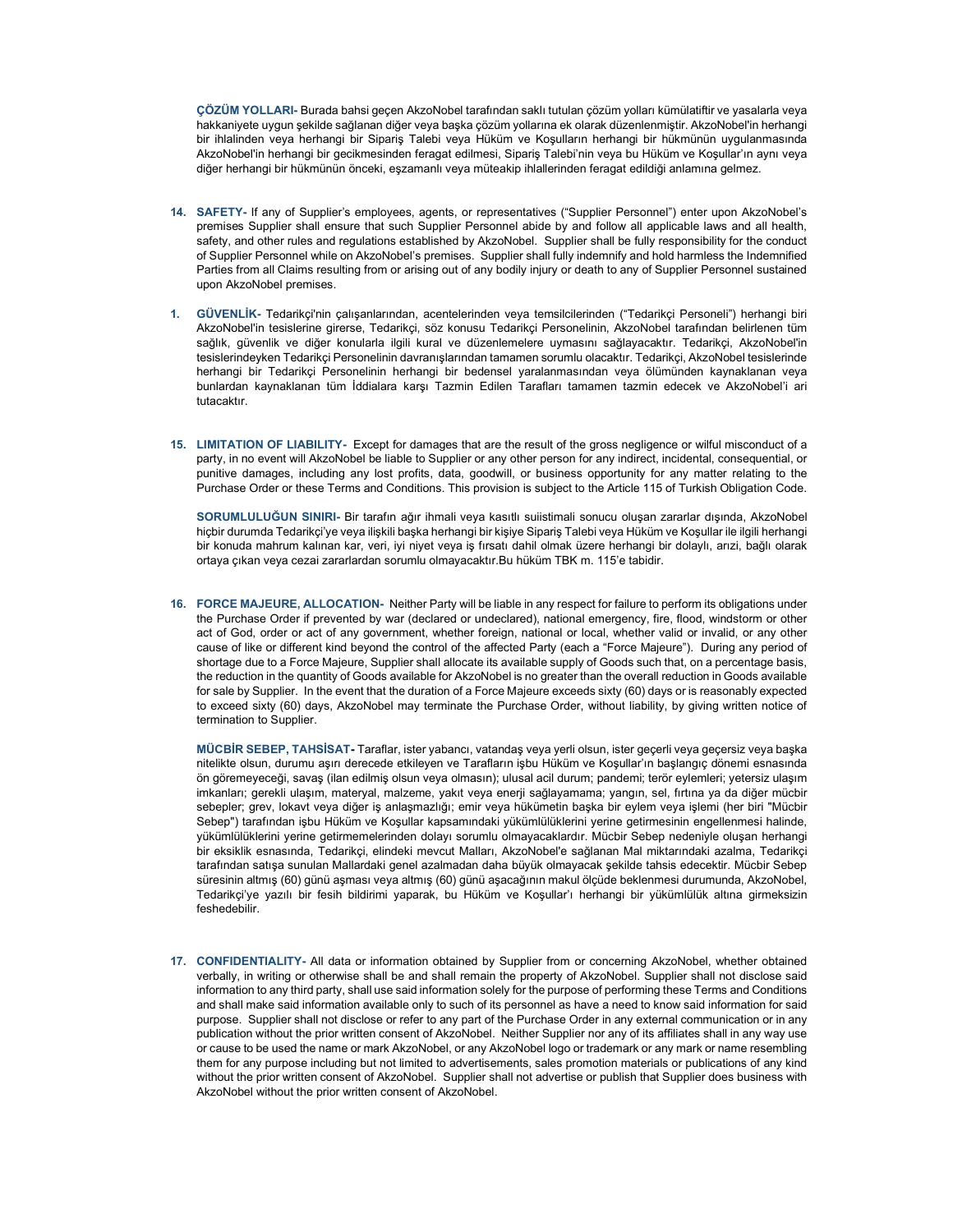GİZLİLİK- Tedarikçi tarafından AkzoNobel'den alınan veya AkzoNobel ile ilgili olan, ister sözlü, yazılı veya başka bir şekilde elde edilmiş olsun, tüm veri veya bilgiler AkzoNobel'in mülkiyetindedir ve AkzoNobel'in mülkiyetinde kalacaktır. Tedarikçi, söz konusu bilgileri herhangi bir üçüncü tarafa açıklamayacak, söz konusu bilgileri yalnızca bu Hüküm ve Koşullar'ı yerine getirmek amacıyla kullanacak ve söz konusu bilgileri yalnızca söz konusu amaç için söz konusu bilgileri bilmesi gereken Personeline verecektir. Tedarikçi, AkzoNobel'in önceden yazılı izni olmadan bu Hüküm ve Koşullar'ın herhangi bir bölümünü herhangi bir dış yazışmada veya herhangi bir yayında ifşa etmeyecek veya bundan bahsetmeyecektir. Tedarikçi, her durumda AkzoNobel'in önceden yazılı izni olmaksızın, AkzoNobel adını veya markasını veya herhangi bir AkzoNobel logosunu veya ticari markasını veya bunlara benzeyen herhangi bir işaret veya ismi herhangi bir amaç için kullanamaz veya kullandırtamaz. Tedarikçi, AkzoNobel'in önceden verilmiş yazılı izni olmadan, Tedarikçi'nin AkzoNobel ile iş yaptığını ilan etmeyecek veya yayınlamayacaktır.

18. TERMINATION- Notwithstanding the duration of the Purchase Order, AkzoNobel may cancel the Purchase Order upon written notice to Supplier with immediate effect if (i) there is a change in the management, ownership or control of Supplier; (ii) Supplier commits a material breach of the Purchase Order or these Terms and Conditions or (iii) Supplier enters into liquidation (whether voluntary or compulsory) except a solvent voluntary liquidation for the purposes only of reconstruction or amalgamation, or has a receiver and/or manager, administrator or administrative receiver appointed of its undertaking or any part thereof, or a resolution is passed or a petition presented to any court for the winding-up of Supplier or for the granting of an administration order in respect of Supplier, or if Supplier suffers any event or step analogous to the steps and events set out in the foregoing in any jurisdiction. No cancellation will relieve Supplier of any breach of the Purchase Order.

In addtion to foregoing, AkzoNobel is entitled to cancel the Purchase Order in 7 days follwing the receipt of the Purchase Order. In case the Supplier deliver the goods in that period is exempted.

FESİH- Sipariş Talebinin süresine bakılmaksızın, AkzoNobel, (i) Tedarikçi'nin yönetimi, mülkiyeti veya denetiminde değişiklik olması; (ii) Tedarikçi'nin Sipariş Talebi'ni veya bu Hüküm ve Koşulları esaslı ölçüde ihlal etmesi veya (iii) Tedarikçi'nin, yeniden yapılandırma veya birleşme amacıyla gönüllü tasfiye hali hariç, tasfiye (gönüllü veya zorunlu) edilmesi, kayyım atanması, Tedarikçi'ye kayyım atanması için herhangi bir mahkemeye başvuruda bulunulması veya Tedarikçi'nin tasfiyesi veya Tedarikçi'ye kayyım atanması için bir karar alınması veya mahkemeye dilekçe verilmesi veya Tedarikçi'nin herhangi bir hukuk düzeninde buna denk düşen bir olay veya adıma maruz kalması halinde, AkzoNobel Tedarikçi'ye yazılı bir bildirimde bulunarak, derhal etki doğuracak şekilde Sipariş Talebi'ni feshedebilir. Hiçbir fesih, Tedarikçi'yi, bu Sipariş Talebi'nin herhangi bir ihlalinden kurtarmaz.

Yukarıdakilere ek olarak AkzoNobel, Sipariş Talebi'nin Tedarikçi'ye iletilmesini takiben 7 gün içinde herhangi bir yükümlülüğü olmaksızın Sipariş Talebi'ni iptal edebilir. Bu süre içinde siparişin Akzo Nobel'e teslim edilmiş olma hali müstesnadır.

19. ASSIGNMENT AND SUBCONTRACTING- Supplier may not delegate, assign, transfer, grant any security interest over, hold on trust or deal in any other manner with the benefit of all or any part of the Purchase Order, nor sub-contract or novate any or all of its obligations under the Purchase Order without prior written consent from AkzoNobel. AkzoNobel may assign, transfer, hold on trust or deal in any other manner with the benefit of all or any part of the Purchase Order, or sub-contract or novate any or all of its obligations under the Purchase Order without Supplier's consent.

DEVİR VE ALT YÜKLENİCİLİK- Tedarikçi, AkzoNobel'in önceden yazılı rızası olmadıkça Sipariş Talebinin tamamını veya herhangi bir bölümünü başkasının yararına olacak şekilde devredemez, atayamaz, bağışlayamaz, havale edemez, herhangi bir teminat hakkı veremez veya başka bir şekilde işlem yapamaz. Aynı zamanda Tedarikçi, Hüküm ve Koşullar kapsamındaki yükümlülüklerinin herhangi birini veya tamamını alt yükleniciye veremez veya eski yükümlülüğünün yerine yenisini koyamaz. AkzoNobel, Sipariş Talebi'ni AkzoNobel'in önceden yazılı izni ve Tedarikçinin rızası olmaksızın Satın Alma Emri'nin tamamını veya herhangi bir bölümünü başkasının yararına olacak şekilde devredebilir, atayabilir, bağışlayabilir, havale edebilir, teminat olarak verebilir veya diğer işlemleri yapabilir ya da Sipariş Talebi kapsamındaki yükümlülüklerinin herhangi birini veya tamamını alt yükleniciye verebilir veya eski yükümlülüklerinin yerine yenisini koyabilir.

20. NO THIRD PARTY BENEFICIARIES- Nothing in the Purchase Order and these Terms and Conditions will confer any benefit or right upon any third party except for the Parties' successors or permitted assignees.

LEHDAR ÜÇÜNCÜ TARAF OLMAMASI- Sipariş Talebive Hüküm ve Koşullar'da yer alan hiçbir husus, Tarafların halefleri veya izin verilen temlik alacaklıları dışında herhangi bir üçüncü tarafa fayda veya hak sağlamayacaktır.

21. RELATIONSHIP OF THE PARTIES- Nothing in the Purchase Order and Terms and Conditions and no action taken by the Parties under the Purchase Order ande Terms and Conditions will constitute a partnership, joint venture or agency relationship between the Parties.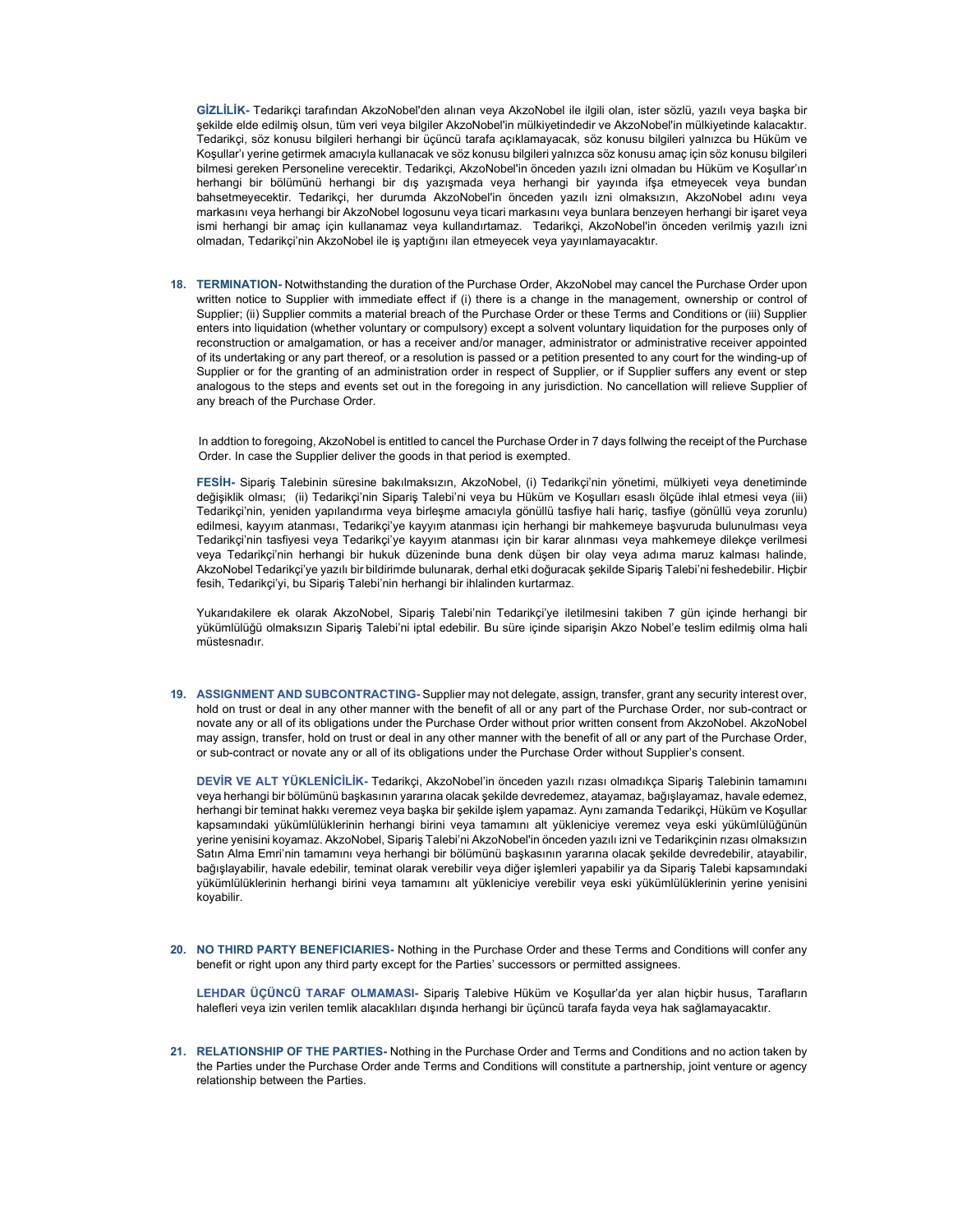TARAFLARIN İLİŞKİLERİ- Sipariş Talebi'nde ve bu Hüküm ve Koşullar'da yer alan hiçbir hüküm kapsamında, Taraflarca gerçekleştirilen hiçbir eylem, Taraflar arasında bir ortaklık, ortak girişim veya acentelik ilişkisi oluşturmayacaktır.

22. COUNTERPARTS- These Terms and Conditions may be executed in any number of counterparts, and by the Parties on separate counterparts, but will not be effective until each Party has executed at least one counterpart. Each counterpart will constitute an original of these Terms and Conditions, but all the counterparts together will constitute but one and the same contract.

SURETLER- Bu Hüküm ve Koşullar herhangi bir sayıda surette ve Taraflarca ayrı suretlerde imzalayabilir, ancak her bir Taraf en az bir sureti imzalayana kadar geçerli olmayacaktır. Her muhatap bu Hüküm ve Koşulların bir orijinalini oluşturacaktır, ancak tüm suretler birlikte tek ve aynı Hüküm ve Koşullar'ı oluşturacaktır.

23. COSTS AND EXPENSES- Each Party will pay its own costs relating to the negotiation, preparation, execution and performance of these Terms and Conditions.

MAALİYETLER VE MASRAFLAR- Her bir Taraf, bu Hüküm ve Koşulların müzakeresi, hazırlanması, yürütülmesi ve yerine getirilmesi ile ilgili kendi masraflarını ödeyecektir.

24. ENTIRE AGREEMENT- Without prejudice to Clause 1 above, The Parties may use Purchase Orders, releases, acknowledgements or other forms in connection with the purchase of Goods and/or Services under these Terms and Conditions. Each Party acknowledges that, in entering into these Terms and Conditions, it has not relied on any statement, representation, warranty or contract of the other Party other than as expressly contained in these Terms and **Conditions** 

HÜKÜM VE KOŞULLAR'IN BÜTÜNLÜĞÜ- Yukarıdaki 1. Maddeye halel getirmeksizin, Taraflar, bu Hüküm ve Koşullar kapsamında Mal ve/veya Hizmetlerin satın alınmasıyla bağlantılı olarak Satın Alma Emirlerini, ibraları, bildirimleri veya diğer formları kullanabilir. Taraflardan her biri, bu Hüküm ve Koşulları uygularken, bu Hüküm ve Koşullarda açıkça belirtilenler dışında diğer Tarafın herhangi bir beyanına, garantisine veya sözleşmesine dayanmadığını kabul eder.

25. AMENDMENTS- Any amendment of or variation to these Terms and Conditions must be in writing and signed by authorized representative(s) of both Parties.

TADİLLER- Bu Hüküm ve Koşullar'da herhangi bir tadil veya değişiklik yazılı olarak yapılmalı ve her iki Tarafın yetkili temsilcisi(leri) tarafından imzalanmalıdır.

26. WAIVER- No failure or delay by either Party in exercising any right or remedy provided under these Terms and Conditions or by law will constitute a waiver of that or any other right or remedy, nor will any single or partial exercise of any right or remedy preclude any other or further exercise of it or the exercise of any other right or remedy. No waiver under these Terms and Conditions is effective unless it is in writing and signed by authorized representative(s) of both **Parties** 

FERAGAT- Taraflardan herhangi birinin, bu Hüküm ve Koşullar altında veya kanun kapsamındaki herhangi bir hak veya hukuki yolu kullanmaması, kullanmakta gecikmesi veya herhangi bir hak veya hukuki yolun tek veya kısmi kullanımı, başka bir hak veya hukuki yoldan feragat anlamına gelmez ve yeniden kullanılmasını veya başka bir hak veya hukuki yolun kullanılmasını engellemez. Bu Hüküm ve Koşullar kapsamındaki hiçbir feragat, yazılı olmadığı ve her iki Tarafın yetkili temsilcisi/temsilcileri tarafından imzalanmadığı sürece geçerli değildir.

27. SEVERABILITY- If any provision in the Purchase Order or Terms and Conditions, for any reason, is invalid, illegal or unenforceable, in whole or in part, in any jurisdiction, such invalidity, illegality or unenforceability will not affect any other provision of these Terms and Conditions or invalidate or render unenforceable such provision in any other jurisdiction. Upon a determination that any provision is invalid, illegal or unenforceable, the Parties will negotiate in good faith to modify these Terms and Conditions to effect the original intent of the Parties as closely as possible in a mutually acceptable manner in order that the transactions contemplated herein are consummated as originally contemplated to the greatest extent possible.

BÖLÜNEBİLİRLİK- Bu Hüküm ve Koşullar'da yer alan herhangi bir hüküm, herhangi bir nedenle, herhangi bir hukuk düzeninde, tamamen veya kısmen geçersiz, yasadışı veya uygulanamaz ise, bu geçersizlik, yasadışılık veya uygulanamazlık, bu Hüküm ve Koşullar'ın diğer herhangi bir hükmünü etkilemez veya bu hükmü başka bir hukuk düzeninde geçersiz kılmaz veya uygulanamaz hale getirmez. Herhangi bir hükmün geçersiz, yasadışı veya uygulanamaz olduğunun tespit edilmesi üzerine, Taraflar, burada öngörülen işlemlerin asıllarına en uygun şekilde yerine getirilmesi amacıyla, Tarafların asıl niyetlerinin olabildiğince en yakın ölçüde gerçekleştirilebilmesi için, işbu Hüküm ve Koşullar'ı tadil etmek için iyi niyetle müzakerede bulunacaklardır.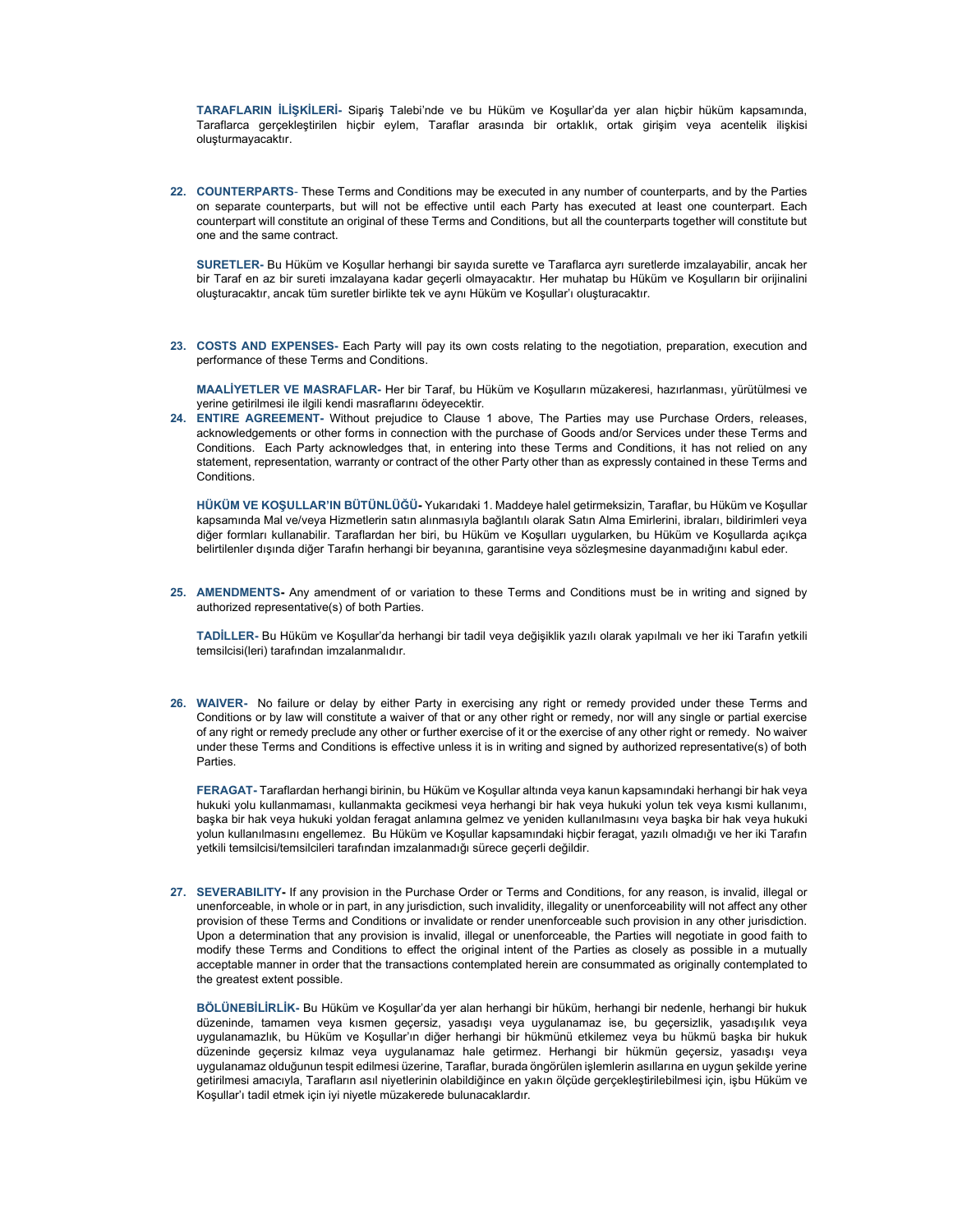28. NOTICES- All notices provided in connection with these Terms and Conditions will be in writing and will be deemed to have been given (a) when delivered by hand; (b) when delivered if sent by an internationally recognized commercial courier; (c) on the third (3rd) day after the first post-mark of the sender's postal service if sent by first class mail, postage prepaid (return receipt requested, if available). The notices must be sent to the respective Parties at the address of the contact person set forth in the "Description of the Parties" (or at such other address for a Party as will be specified in a notice given in accordance with this Section).

BİLDİRİMLER- Bu Hüküm ve Koşullar ile ilgili olarak bütün tüm bildirimler, yazılı olmalıdır ve (i) elden ise teslim edildiği anda; (ii) eğer uluslararası/ulusal kabul görmüş ticari bir kurye ile gönderildiyse teslim edildiği anda; ya da (iii) bedeli önceden ödenmiş birinci sınıf postayla (mevcutsa, iadeli taahhütlü posta) gönderildiyse, göndericinin kullandığı posta hizmet kuruluşu tarafından damgalandığı tarihten sonraki üçüncü (3.) günde teslim edilmiş sayılacaktır. Bir Tarafa yapılacak bildirimler, işbu Tarafın bu Hüküm ve Koşullar'ın ilk sayfasında belirtilen adresine (veya bu Bölüme uygun olarak gönderilmiş bir bildirimde belirtilebilecek başka bir adresine) gönderilmelidir.

29. HEADINGS- All headings and titles in these Terms and Conditions are inserted for convenience onlyx and are not a part of these Terms and Conditions and will not affect the interpretation of these Terms and Conditions.

BAŞLIKLAR- Bu Hüküm ve Koşullar'daki tüm başlıklar ve alt başlıklar yalnızca kolaylık sağlamak için konulmuştur, bu Hüküm ve Koşullar'ın bir parçası değillerdir ve bu Hüküm ve Koşullar'ın yorumlanmasını etkilemezler.

30. ANNOUNCEMENTS- Unless otherwise required by law, a court or any governmental or regulatory authority, no announcement concerning the transaction contemplated by these Terms and Conditions or any ancillary matter will be made by either Party without the prior written consent of the other Party. In cases where an announcement is required by law, a court or any governmental or regulatory authority, the Party concerned will take all such steps as may be reasonable and practicable in the circumstances to agree to the contents of such announcement with the other Party before making such announcement.

DUYURULAR- Herhangi bir kanun, mahkeme veya herhangi bir devlet kurumu veya düzenleyici kurum tarafından aksi şart koşulmadıkça, bu Hüküm ve Koşullar'da öngörülen işlemlere veya bunlarla ilgili diğer konulara ilişkin herhangi bir duyuru, Taraflardan herhangi biri tarafından, diğer Tarafın önceden alınmış yazılı izni olmadan yapılamaz. Bir duyurunun bir kanun, mahkeme veya herhangi bir devlet kurumu veya düzenleyici kurum tarafından şart koşulduğu durumlarda, ilgili Taraf, bu tür bir duyuruyu yapmadan önce bu tür bir duyurunun içeriğine ilişkin diğer Tarafla bir anlaşmaya varmak için makul ve uygulanabilir olabilecek tüm adımları atacaktır.

31. LANGUAGE- These Terms and Conditions is drafted in the Turkish language. If these Terms and Conditions has been translated into multiple languages, theTurkish language text will prevail. Each notice, demand, or other communication under or in connection with these Terms and Conditions must be in English or accompanied by an English translation and certified by an officer of the Party giving notice to be accurate.

DİL- Bu Hüküm ve Koşullar orijinal olarak İngilizce dilinde hazırlanmıştır. Bu Hüküm ve Koşullar birden çok dile çevrilmişse, Türkçe metin geçerli olacaktır. Bu Hüküm ve Koşullar kapsamında veya bu Hüküm ve Koşullar ile bağlantılı olarak yapılan her bildirim, talep veya diğer yazışma İngilizce dilinde yapılmalıdır veya bildirimi yapan Tarafın bir yetkilisi tarafından onaylanmış İngilizce çeviri ile birlikte yapılmalıdır.

32. INTERPRETATION- These Terms and Conditions will be construed without regard to any presumption or rule requiring construction or interpretation against the Party drafting an instrument or causing any instrument to be drafted. In these Terms and Conditions: (i) a person includes a natural person, corporate or unincorporated body (whether or not having separate legal personality) and that person's personal representatives, successors and assigns; (ii) words in the singular include the plural and vice versa; (iii) a reference to one gender includes the other gender; (iv) any reference to a "day" means a period of twenty-four (24) hours running from midnight to midnight and any reference to "business day" means a day other than a Saturday, Sunday or public holiday in the city in which the address of the AkzoNobel contact identified in these Terms and Conditions is located; and (v) any references to times of day are to the time of day in the city in which the address of the AkzoNobel contact identified in these Terms and Conditions is located.

YORUM- Bu Hüküm ve Koşullar, bir belgeyi hazırlayan veya hazırlatan taraf aleyhine bir yorum gerektiren herhangi bir varsayım veya kural dikkate alınmadan yorumlanacaktır. Bu Hüküm ve Koşullar'da: (i) kişi, gerçek kişi, tüzel kişi veya tüzel kişilik kazanmamış oluşumu (ayrı bir tüzel kişiliği olsun veya olmasın) ve bu kişinin kişisel temsilcilerini, haleflerini ve devir alacaklılarını içerir; (ii) tekil kelimeler çoğulu ve çoğul kelimeler tekili içerir; (iii) bir kişinin cinsiyetine yapılan atıflar diğer cinsiyeti de içerir; (iv) "gün" gece yarısından gece yarısına olan yirmi dört (24) saatlik bir dönem manasına gelmektedir ve "iş günü" de Cumartesi, Pazar veya AkzoNobel'in adresinin (bu Hüküm ve Koşullar'ın ilk sayfasında belirtildiği üzere) bulunduğu şehirdeki resmi tatil günleri dışında kalan günler manasına gelmektedir; ve (v) günün belirli bir saatine yapılan atıflar, AkzoNobel'in adresinin (bu Hüküm ve Koşullar'ın ilk sayfasında belirtildiği üzere) bulunduğu şehirdeki saatlere ilişkindir.